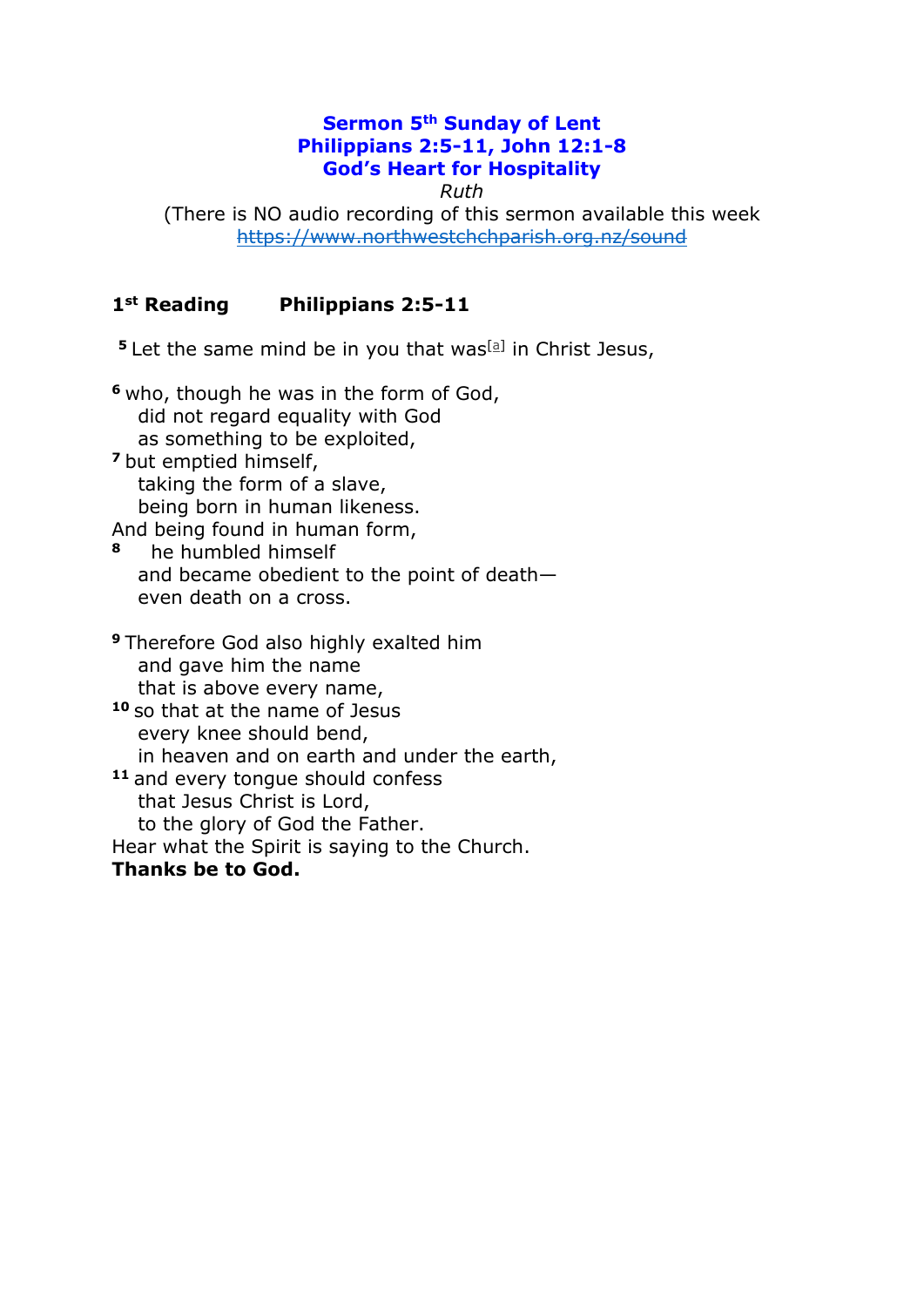### **Gospel John 12:1-8**

**12** Six days before the Passover Jesus came to Bethany, the home of Lazarus, whom he had raised from the dead. **<sup>2</sup>** There they gave a dinner for him. Martha served, and Lazarus was one of those at the table with him. **<sup>3</sup>** Mary took a pound of costly perfume made of pure nard, anointed Jesus' feet, and wiped them $[<sup>a</sup>]$  with her hair. The house was filled with the fragrance of the perfume. **<sup>4</sup>** But Judas Iscariot, one of his disciples (the one who was about to betray him), said, **<sup>5</sup>** "Why was this perfume not sold for three hundred denarii<sup>[\[b\]](https://www.biblegateway.com/passage/?search=John+12&version=NRSV#fen-NRSV-26575b)</sup> and the money given to the poor?"  $\frac{6}{1}$  (He said this not because he cared about the poor, but because he was a thief; he kept the common purse and used to steal what was put into it.) **<sup>7</sup>** Jesus said, "Leave her alone. She bought it  $[c]$  so that she might keep it for the day of my burial. **<sup>8</sup>** You always have the poor with you, but you do not always have me."

This is the Gospel of Christ. **Praise to Christ, the Word.**

#### **Sermon 5th Sunday of Lent God's Heart for Hospitality**

This message has been on my heart for a long time, so I hope that some of this resonates with you and may even challenge you as it did me.

I want to talk about God's heart for Hospitality. I believe that God is pleased with hospitable people and that this hospitality looks different for everyone, but ultimately that as Christians we are called to it. But this starts by knowing why God thinks this is important, and that is because God is hospitable to us and always has been. One of the ways that God shows us his hospitality is by granting us all his Holy Spirit, and this means that no matter who we are, that same Holy Spirit is in all of us. I have the same Holy Spirit as Jo, as my daughter, as Margaret, as Janine, as Russell, as Colin. The Holy Spirit isn't juvenile, and he also isn't old and tired. Children and adults have the same Holy Spirit and this is a unifying thing! It means that all of us have the same thing in common, even though we come from a variety of different backgrounds and Christian experiences. Jesus died for all of us and this means we all belong to the Kingdom of God, and we have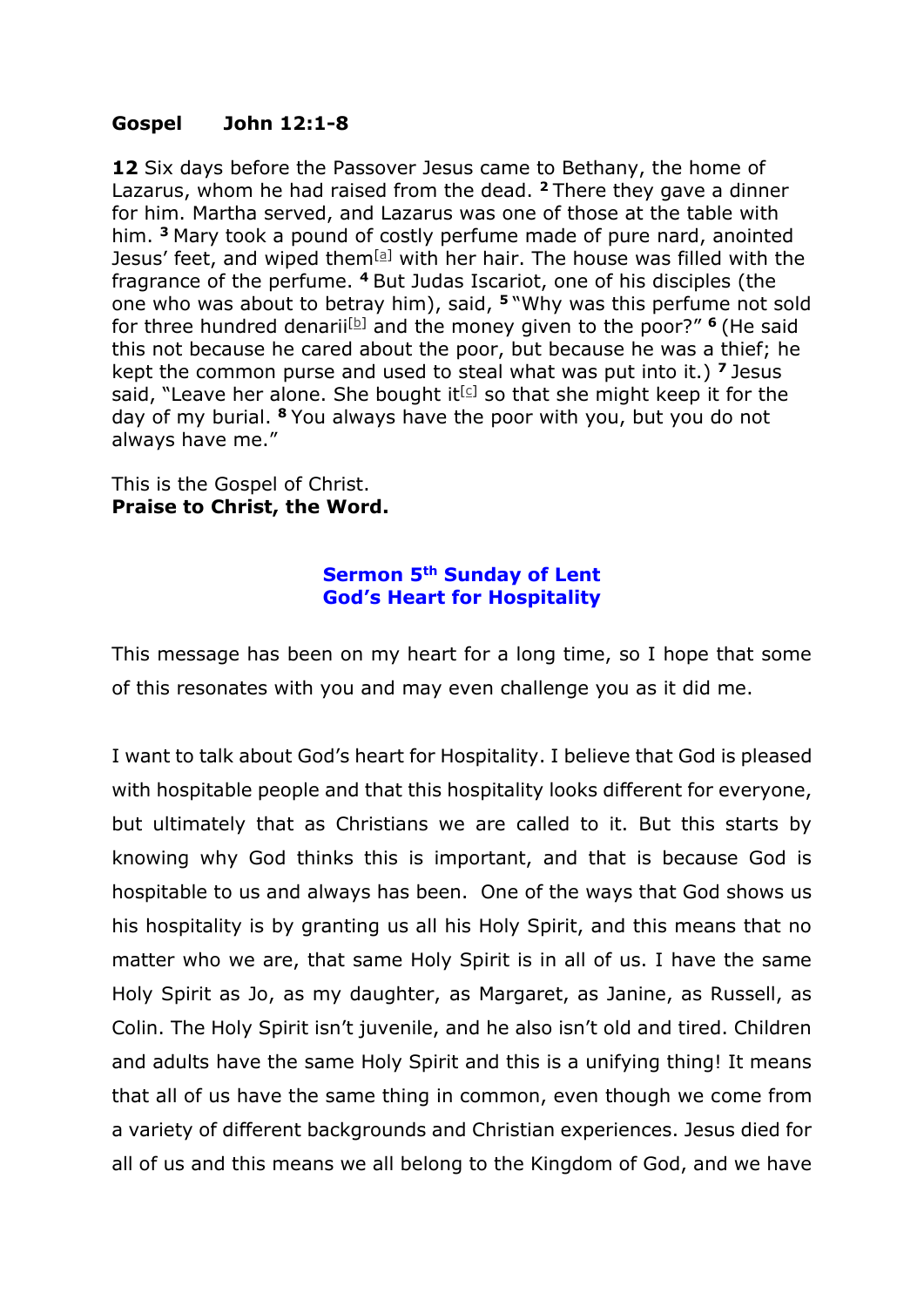a shared responsibility to encourage each other, and teach younger generations about God.

### **Considering these things, what is one characteristic of God that you are thankful for today?**

I want to dig a little into something called accommodation theology, and don't worry, it's not as complicated as it sounds. In a sentence God, who is Holy, makes accommodations for us, therefore we as the church, unified in Jesus, are called to accommodate others. Throughout the Bible, we see God being accommodating to Humans. In our weakness, he stoops down to our level so that we might see his character. There are many examples of this - In the Old Testament, God walked with us in creation. He created the tabernacle and the temple, creating a safe place for the Israelites to worship him. He created boundaries surrounding his face being hidden from us, he led the Israelites through the desert with a pillar of fire and smoke. The bible itself is an accommodation of God's word in human language so that we might know His heart. Ultimately, he was accommodating in the incarnation, in Jesus coming to live with us, in his dying and in his resurrection so that we might know God. While he was here, Jesus constantly accommodated the sick, the poor, the marginalized, and criticized those who refused to do likewise. In the New Testament, Paul writes extensively about this, in that there are at least four books devoted to talking about accommodating others, and without getting too far into it, here are some key points.

In Philippians our New Testament reading, (on screen – keep on screen) Paul teaches us that Jesus took the form of those he wanted to serve, and that we should be like Jesus. Mind you, he didn't mean that we literally change form, but that we consistently look to serve others in all that we do. In Ephesians, Paul calls the church to include all those on the outskirts – the poor, prostitutes, and slaves, he says that all are equal and unified in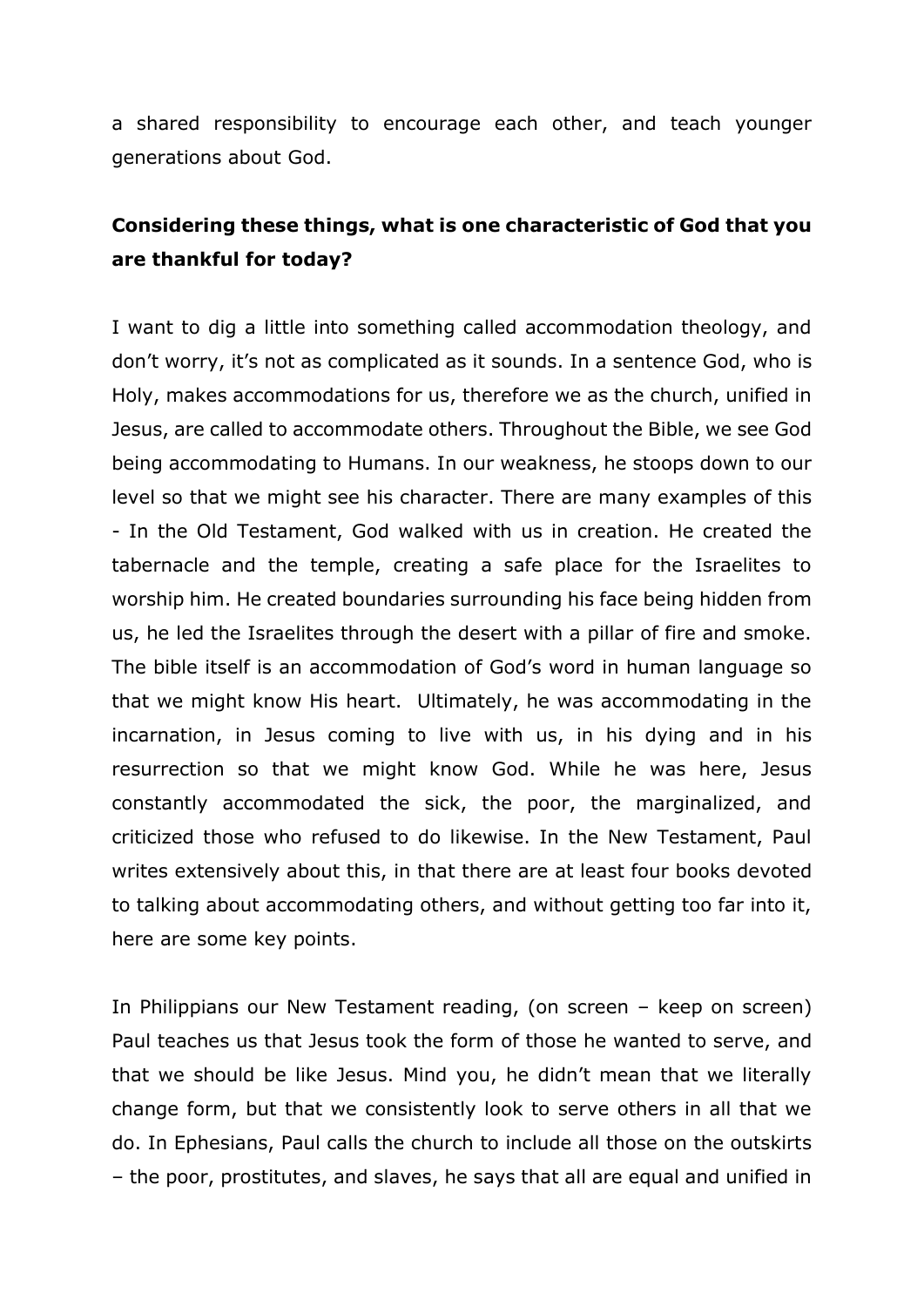the Kingdom of God. In first Corinthians, the issue arose of some in the church eating food that was sacrificed to idols. Paul tells them that mature Christians shouldn't be eating this food even though personally they might be fine with it, because not doing so was important to other Christians in their church. He asks them to put aside their own wants and desires to serve others in this way.

The point that Paul makes repeatedly throughout all these books, is that accommodating others is both important individually and in each specific church context. This is the same today – each parish, each church has a different outreach into the community, each church has different problems to solve within their communities. One thing is clear however, as our knowledge of God increases, and as we mature in faith, we have a mutual responsibility both individually and as the church to accommodate others in our community.

# **What do we already do in this community that accommodates others? What do we do well as a church?**

Accommodating others is a key part of God's heart for Hospitality. As we have heard and discussed this is something we do well as a church, we accommodate others in a variety of different ways. But I want to look at hospitality specifically, and why God thinks it's important. So, let's have a look at the definition of Hospitality.

# **Hospitality – the friendly and generous reception and entertainment of guests, visitors, and strangers.**

In the Gospels, Jesus talked consistently about being hospitable with others, and showed us by his example - Jesus ate with prostitutes, with the poor, with the blind and calls us to do likewise. he also chastised those who stopped others from being hospitable to him, and we can see this in our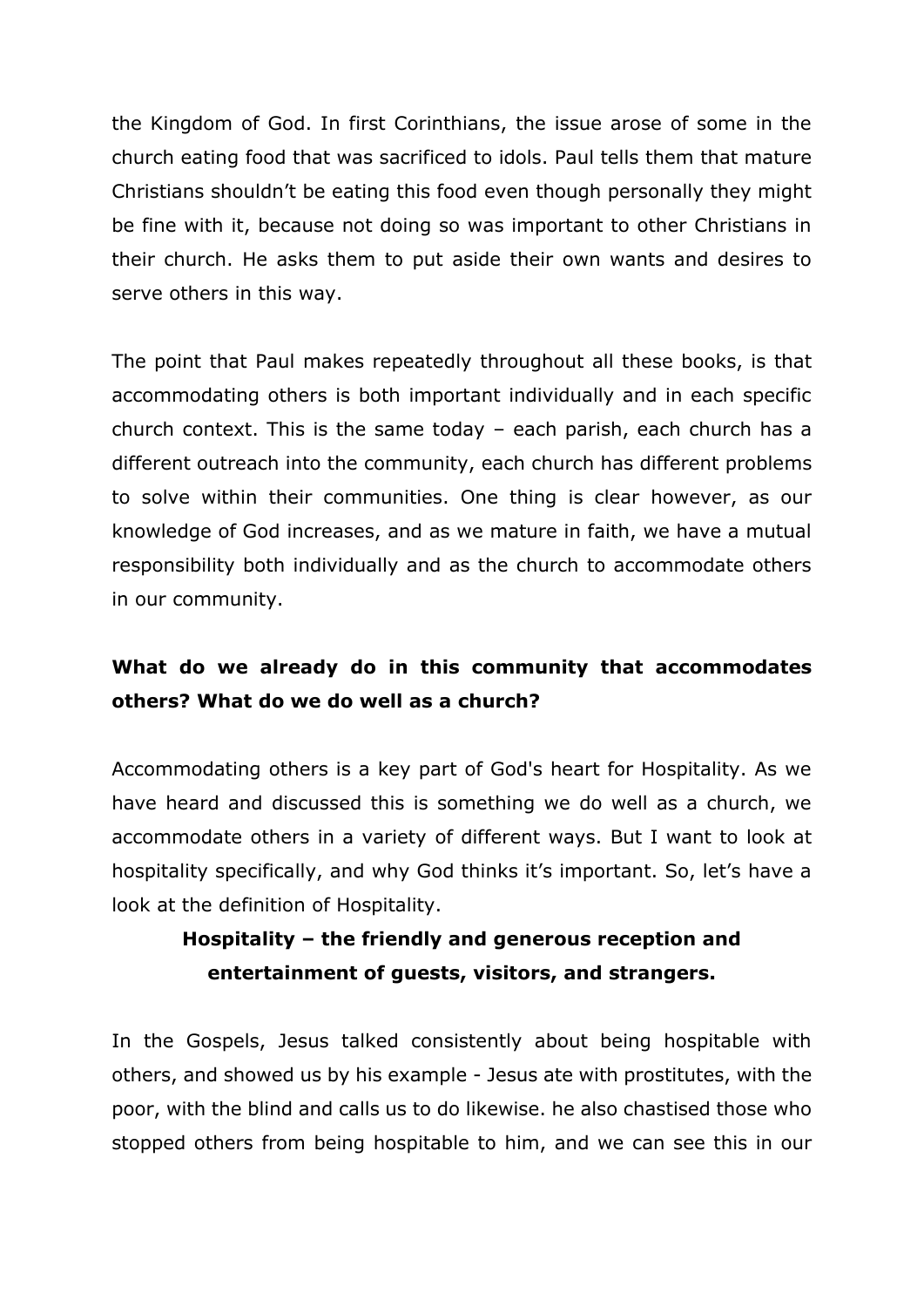Gospel reading, when Jesus praises the Mary's extravagant act of worship when she poured the perfume over his head.

Hospitality starts with love for others, because this is what Jesus taught, to love our Neighbor as ourselves (Matthew 22:37-39), and this love can look different for different people in different seasons of life. When we were living in Nelson, hospitality looked very different from what we do now. We lived in a tiny flat, with a kitchen with a very small benchtop. We couldn't have people in our home often because it meant moving furniture around and moving the table to the middle of the room to have a meal. So, we had to be creative in the way we could be hospitable, for us this meant going out for a meal and paying for the other person, it meant being generous with our time, and helping with meal trains and other parts of church life. Now we can have people in our home often because we have a bigger space, and even then, it has changed with our daughter now being a part of it all.

We discussed in our groups before about what this parish does well to accommodate others. We have an amazing group of people who are generous with their time, with money with resources. We have prayer warriors who pray for people, and for this community we are in and the programs we run. We are one church united in Jesus Christ. And yet, even then there are things that we can all do better to accommodate and be Hospitable to others.

I know that people have been praying for young families to come and be in this parish for years now. We have been here for a full year today. We want to get to know you, and we want you to get to know us. I know the people here, are Holy Spirit filled people. That same Holy Spirit who is always the same is in all of us, and because of this we can talk to other people knowing that it is something that connects all of us as Christians.